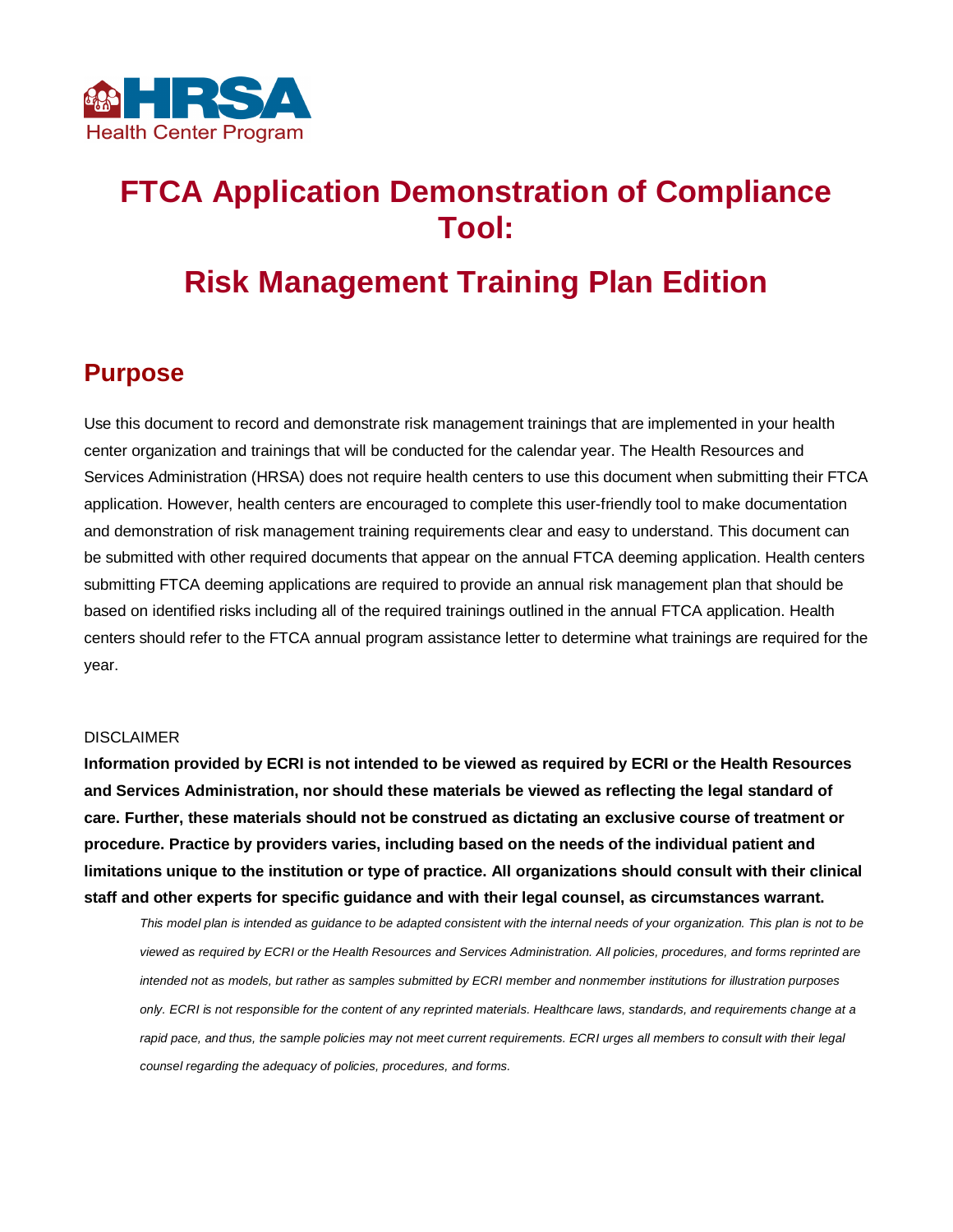

Name of health center: Location: Contact name: Contact phone and email:

## **Oversight of Risk Management Training Plan**

The following staff member is ultimately responsible for developing and carrying out the health center's risk management training plan:

- ☐ Risk manager
- □ Education manager
- ☐ Executive director/chief executive officer (CEO)
- □ Chief medical officer
- $\Box$  Other please specify:

Please provide any other information about oversight of the risk management training plan:

The governing board reviews and approves the risk management training plan.

☐ Yes

☐ No

If "no," please specify who reviews and approves the risk management training plan:

### **Time Frame**

**New employees:** New employees receive risk management training within\_\_\_\_\_\_\_\_\_\_\_\_\_\_\_\_ days of hire.

- ☐ 30
- ☐ 60
- ☐ 90
- $\Box$  Other please specify:

**Existing employees:** The health center sets the plan for ongoing risk management training on the following schedule:

□ Annually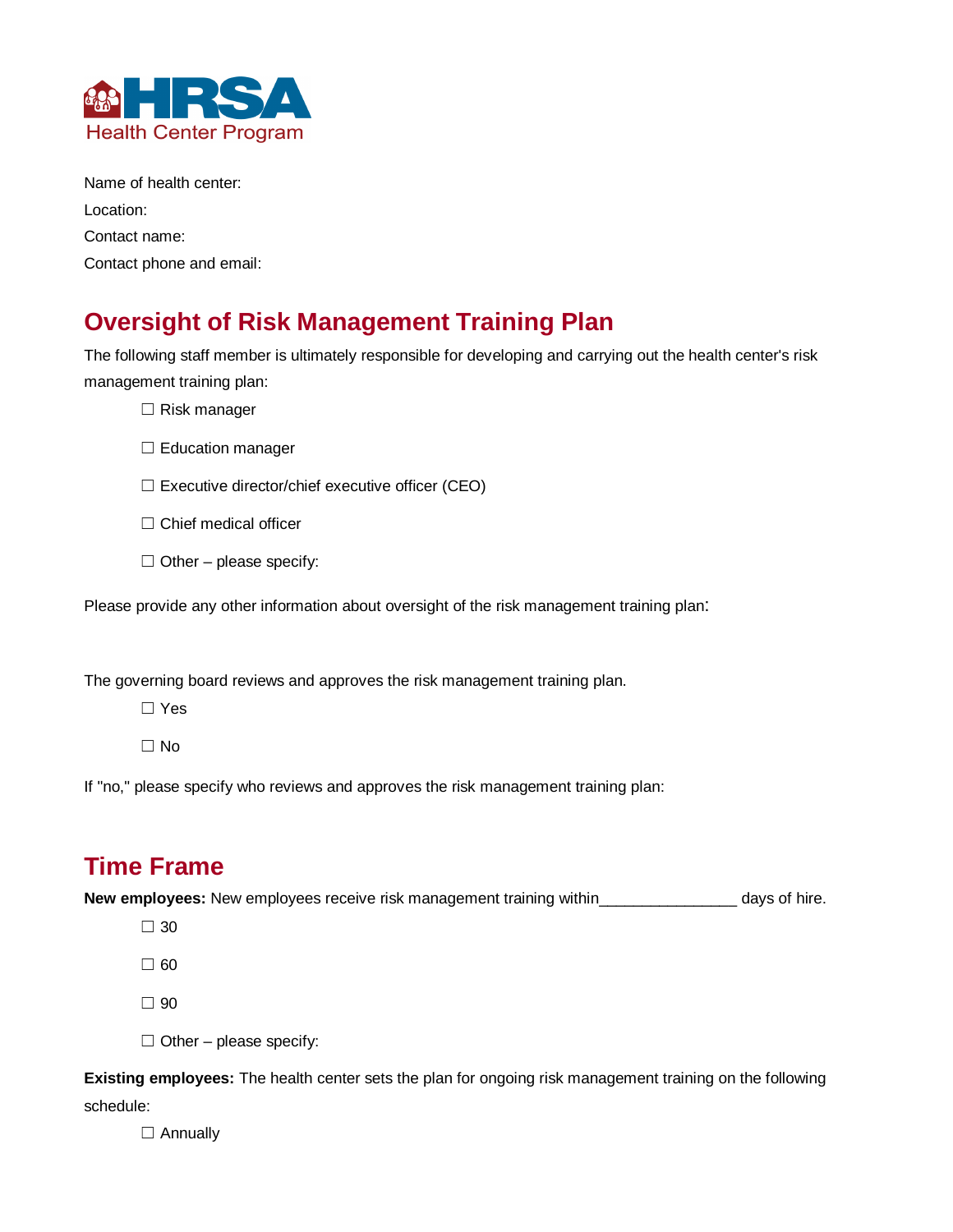

- □ Annually, but we may revise the training plan throughout the year based on new risks or priorities
- □ Every six months
- ☐ Every quarter
- $\Box$  Other please specify:

If "Other" was selected, please provide information regarding the risk management plan time frame:

## **Training Topics**

The risk manager identifies areas of highest risk within the context of the health center's risk management plan and selects risk management training topics. Risk managers should use available data and information in order to select topics. The following sources of information are used for determining training topics (select all that apply and use the space provided to describe the processes and data used for each source):

☐ Risk assessments Please describe: □ Event reports Please describe: ☐ Claims Please describe: ☐ Culture-of-safety surveys Please describe: ☐ Patient safety leadership walkrounds Please describe: □ Quality measures and data Please describe: ☐ Uniform Data System measures Please describe: □ Patient feedback and complaints Please describe: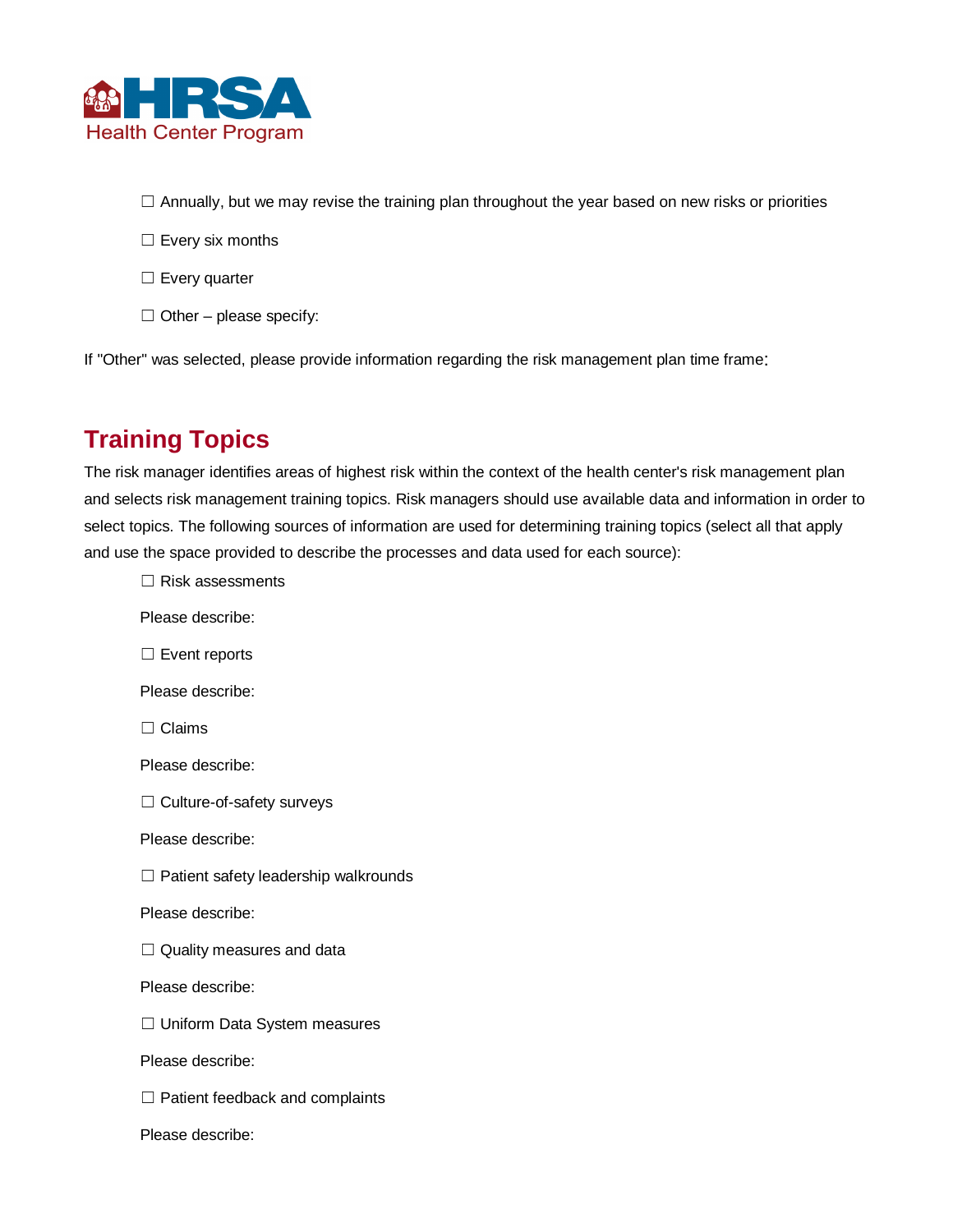

☐ Employee feedback

Please describe:

□ Healthcare literature

Please describe:

 $\Box$  Claims trends from similar healthcare settings

Please describe:

 $\Box$  FTCA deeming application or site visit feedback

Please describe:

□ State licensure surveys

Please describe:

□ Consultants' reports

Please describe:

□ Other—please specify:

#### *All Health Center Staff*

The required trainings for all health center staff include the following topics based on Chapter 21 of the Health

[Center Program Compliance Manual:](https://bphc.hrsa.gov/programrequirements/compliancemanual/introduction.html)

□ Health Insurance Portability and Accountability Act (HIPAA) Course Title: Source: Format: Date: Deadline: Course Data: Total Completed: Total Pending:  $\Box$  Medical record confidentiality requirements Course Title: Source: Format: Date: Deadline: Course Data: Total Completed: Total Pending:

 $\Box$  Basic infection prevention and control issues  $^*$ \*Content includes bloodborne pathogens, hand washing, and personal protective equipment Course Title: Source: Format: Date: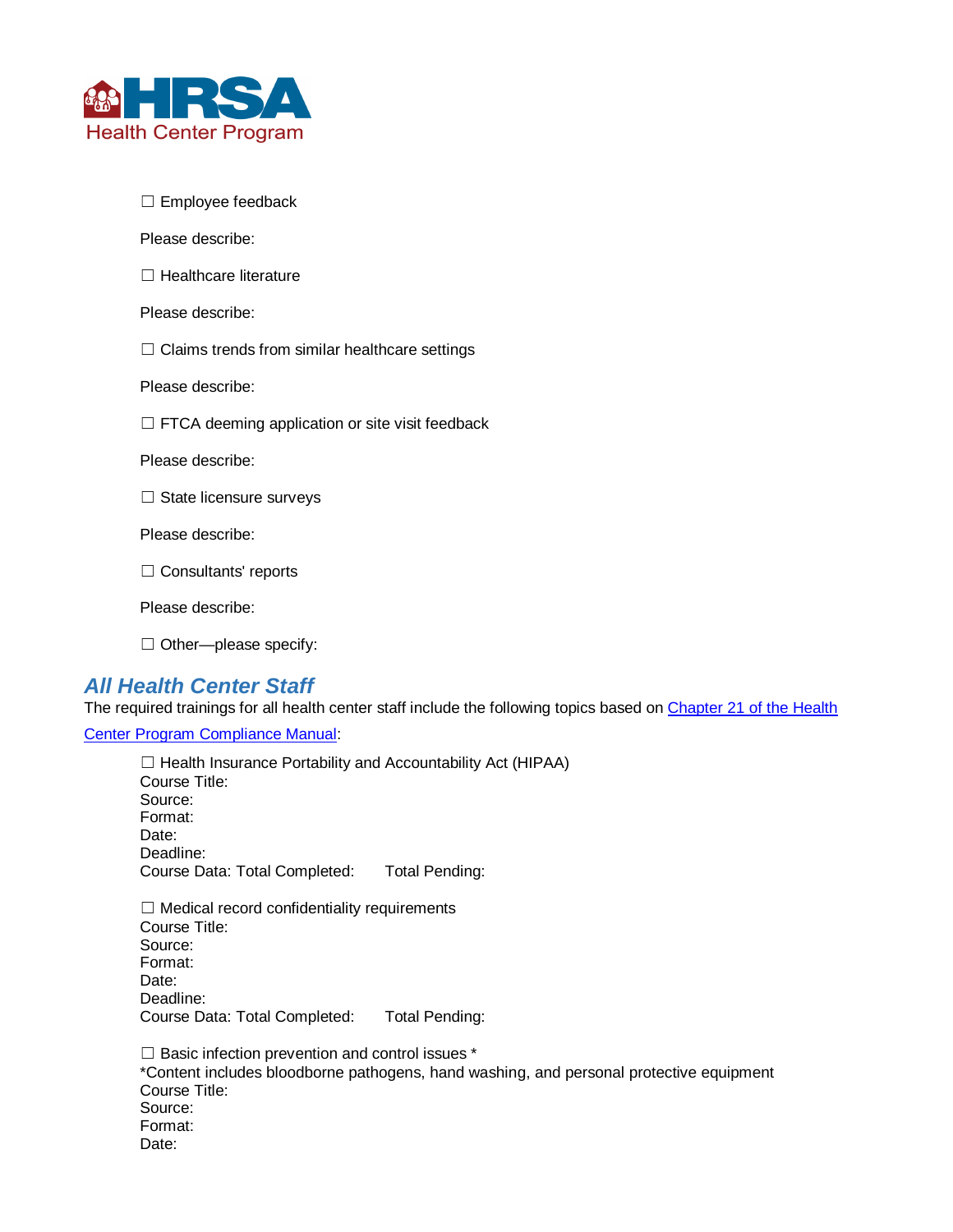

Deadline: Course Data: Total Completed: Total Pending:

Other topics included in the annual risk management training plan for all health center staff include the following (select all that apply) (recommended but not required by HRSA):

□ Event reporting Course Title: Source: Format: Date: Deadline: Course Data: Total Completed: Total Pending:  $\Box$  Sexual harassment and misconduct in healthcare Course Title: Source: Format: Date: Deadline: Course Data: Total Completed: Total Pending:  $\Box$  Cultural sensitivity Course Title: Source: Format: Date: Deadline: Course Data: Total Completed: Total Pending: □ Communication Course Title: Source: Format: Date: Deadline: Course Data: Total Completed: Total Pending: □ Culture of safety Course Title: Source: Format: Date: Deadline: Course Data: Total Completed: Total Pending: □ Teamwork strategies Course Title: Source: Format: Date: Deadline: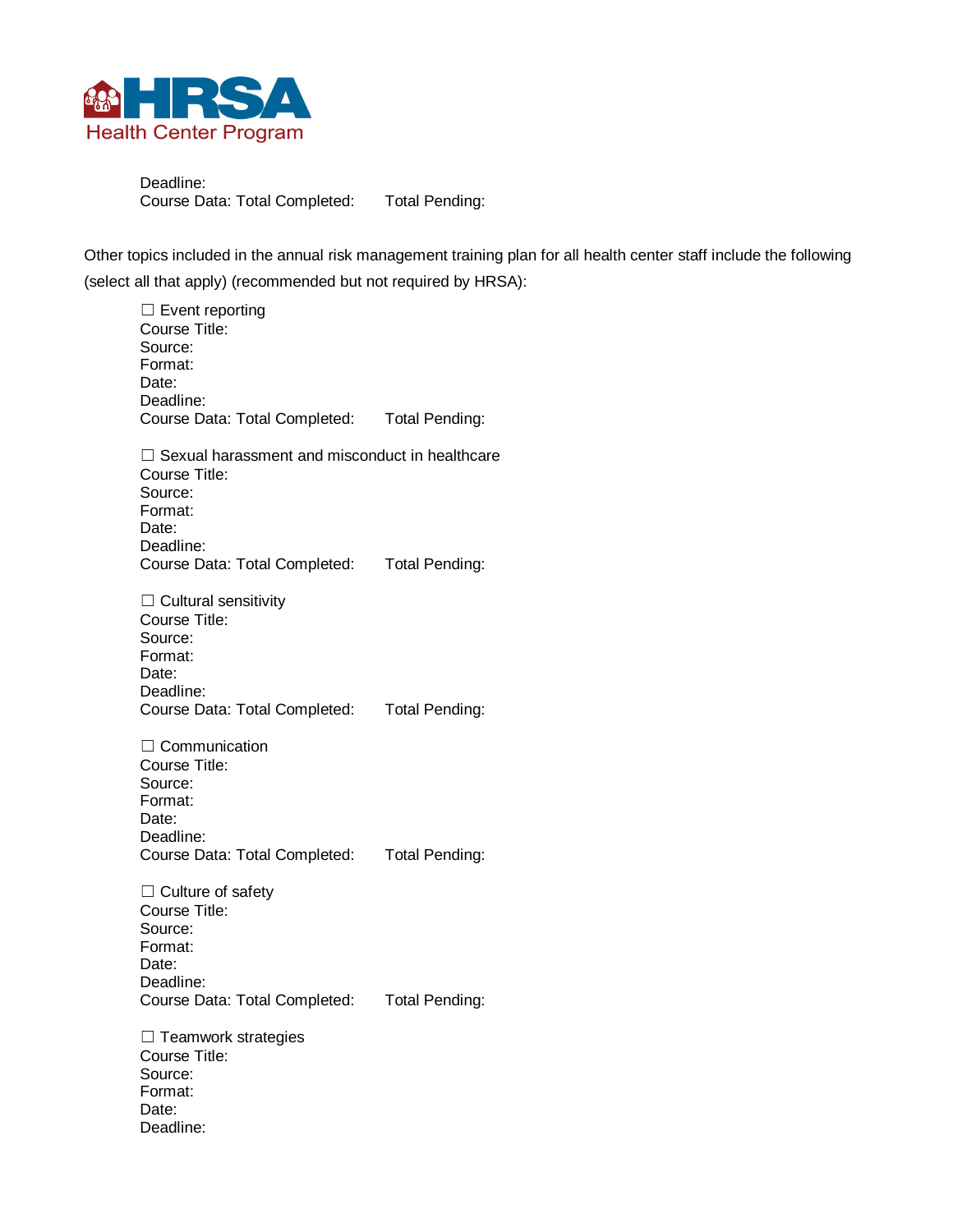

Course Data: Total Completed: Total Pending:

 $\Box$  Other—please list additional course titles below. Course Title: Source: Format: Date: Deadline: Course Data: Total Completed: Total Pending:

Course Title: Source: Format: Date: Deadline: Course Data: Total Completed: Total Pending:

Course Title: Source: Format: Date: Deadline: Course Data: Total Completed: Total Pending:

Please provide any additional information about annual risk management training topics for all staff:

#### *Specialty Services*

The required trainings for staff serving in clinical roles include the following topics based on Chapter 21 of the [Health Center Program Compliance Manual:](https://bphc.hrsa.gov/programrequirements/compliancemanual/chapter-21.html#titletop)

 $\Box$  Sterilization of equipment Course Title: Source: Format: Date: Deadline: Course Data: Total Completed: Total Pending:

Other topics included in the annual risk management training plan for staff serving in clinical roles include the following (select all that apply) (recommended but not required by HRSA):

□ Tracking referrals Course Title: Source: Format: Date: Deadline: Course Data: Total Completed: Total Pending: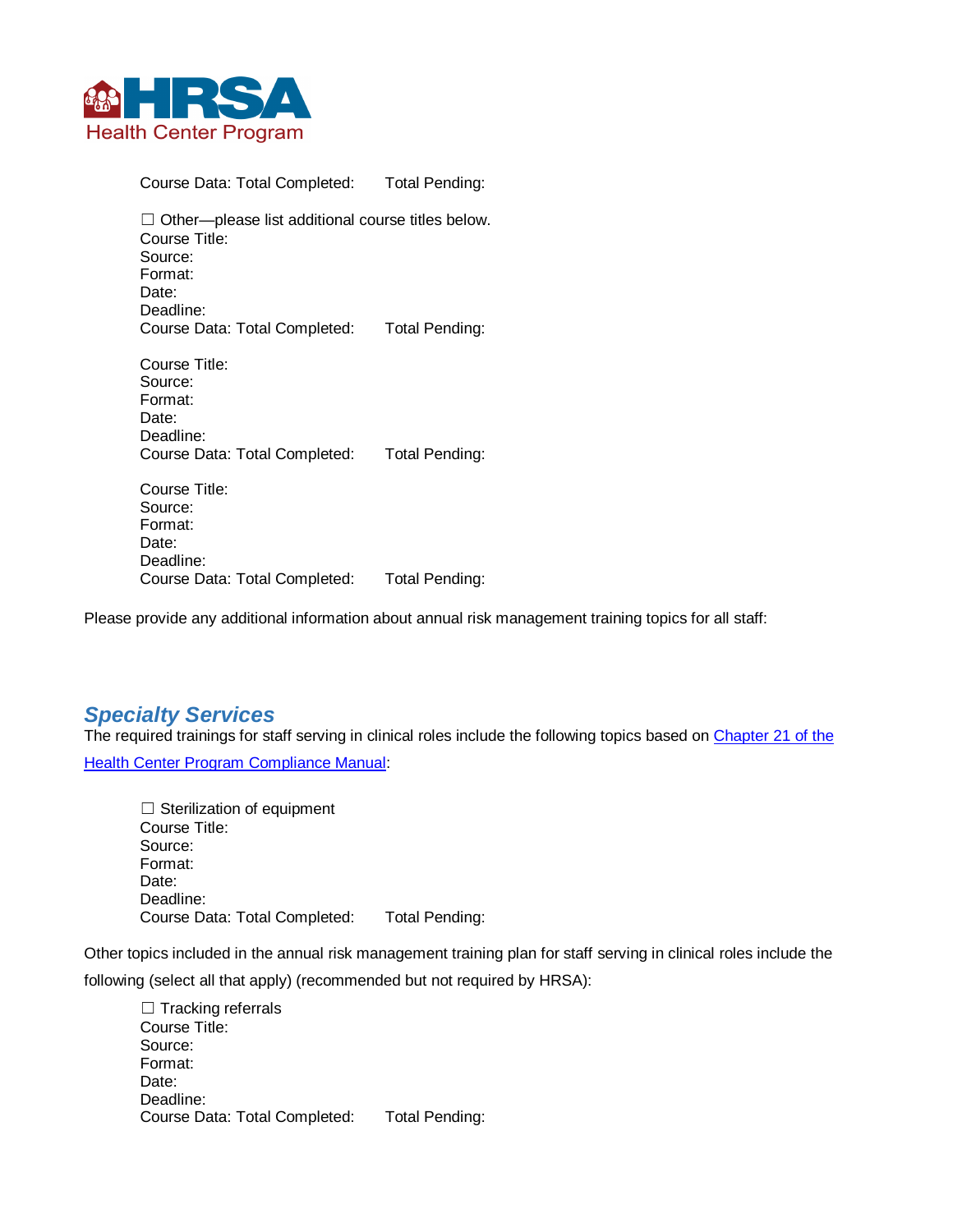

 $\Box$  Tracking diagnostic tests Course Title: Source: Format: Date: Deadline: Course Data: Total Completed: Total Pending:

 $\Box$  Tracking hospital admissions ordered by health center providers Course Title: Source: Format: Date: Deadline: Course Data: Total Completed: Total Pending:

 $\Box$  Other—please specify: Course Title: Source: Format: Date: Deadline: Course Data: Total Completed: Total Pending:

#### **Clinical Specialty: Obstetrics**

Health centers that provide direct obstetrical services must provide training for clinical staff in identified high-risk areas specific to the setting. Health centers that do not directly provide obstetrical services such as labor and delivery but provide prenatal and postpartum care must provide relevant training to clinical staff. Risk managers should use available data and information in order to select the appropriate topics. If the health center provides all obstetrical services, including prenatal and postpartum care to patients through direct referral to another provider, training is not applicable.

 $\Box$  Training is not applicable as the health center provides all obstetrical services including prenatal and postpartum care to patients through direct referral to another provider.

 $\Box$  The training for staff serving in clinical roles related to prenatal care and postpartum care include the following topics:

□ Prenatal care Course Title: Source: Format: Date: Deadline: Course Data: Total Completed: Total Pending: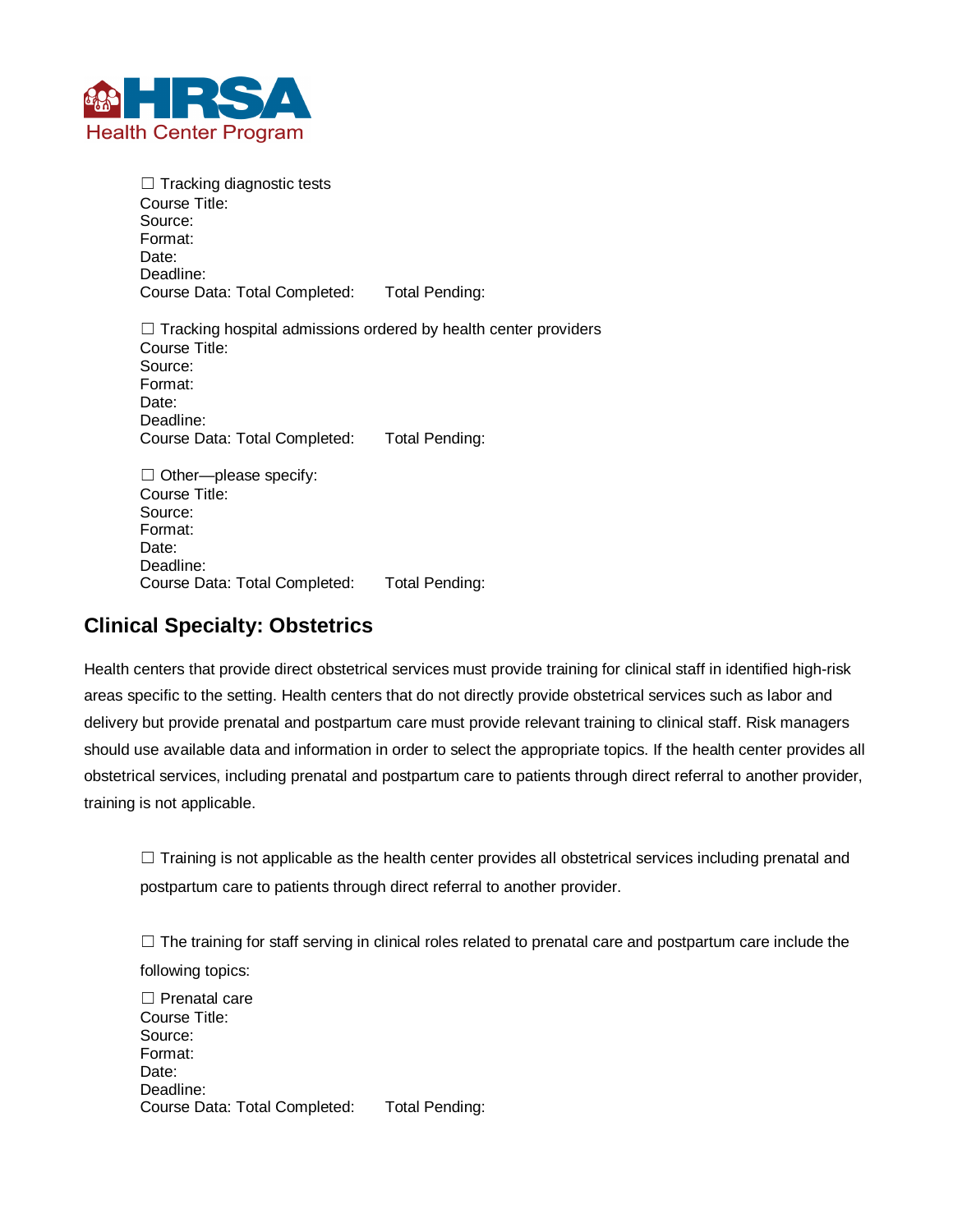

□ Postpartum care Course Title: Source: Format: Date: Deadline: Course Data: Total Completed: Total Pending:

 $\Box$  Maternal health and safety (e.g., substance use disorder, intimate partner violence) Course Title: Source: Format: Date: Deadline: Course Data: Total Completed: Total Pending:

□ The training for staff serving in clinical roles related to obstetrical services include the following topics:

□ Shoulder dystocia Course Title: Source: Format: Date: Deadline: Course Data: Total Completed: Total Pending:

 $\Box$  Electronic fetal monitoring Course Title: Source: Format: Date: Deadline: Course Data: Total Completed: Total Pending:

□ Operative vaginal delivery Course Title: Source: Format: Date: Deadline: Course Data: Total Completed: Total Pending:

 $\Box$  Other – please specify: Course Title: Source: Format: Date: Deadline: Course Data: Total Completed: Total Pending: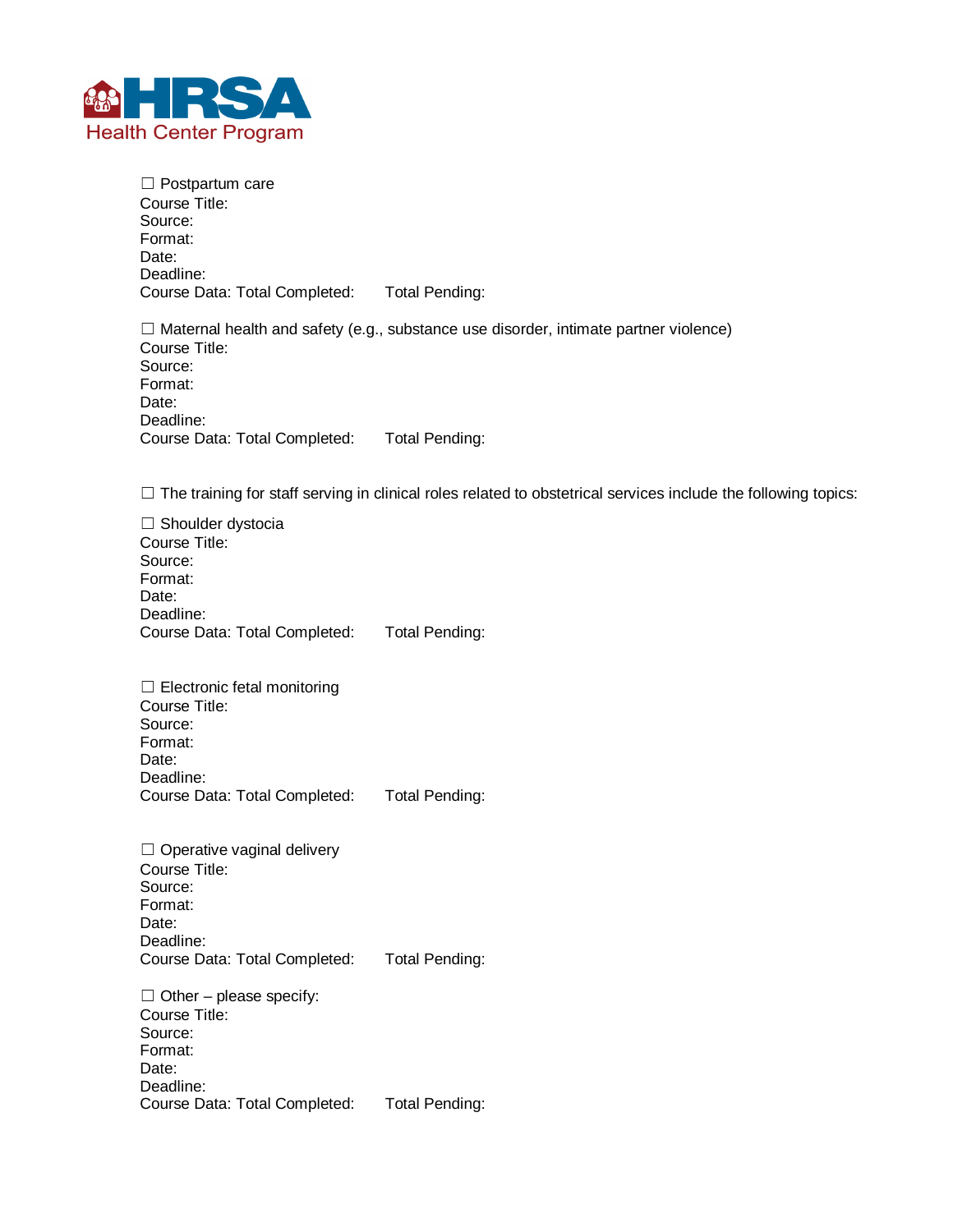

Please provide any additional information about annual risk management training topics for clinical staff providing prenatal, postpartum, or obstetrical services:

### **Clinical Specialty: Dental**

Health centers that provide dental/oral health services should provide training for clinical staff in identified highrisk areas specific to the setting. Risk managers should use available data and information in order to select topics. The training for staff serving in clinical roles related to dental services include the following topics:

☐ Infection control for aerosolized procedures Course Title: Source: Format: Date: Deadline: Course Data: Total Completed: Total Pending: □ Sterilization of dental equipment Course Title: Source: Format: Date: Deadline: Course Data: Total Completed: Total Pending:  $\Box$  Medical emergencies in the dental office Course Title: Source: Format: Date: Deadline: Course Data: Total Completed: Total Pending: ☐ Informed consent for dental Course Title: Source: Format: Date: Deadline: Course Data: Total Completed: Total Pending:  $\Box$  Other – please specify: Course Title: Source: Format: Date: Deadline: Course Data: Total Completed: Total Pending: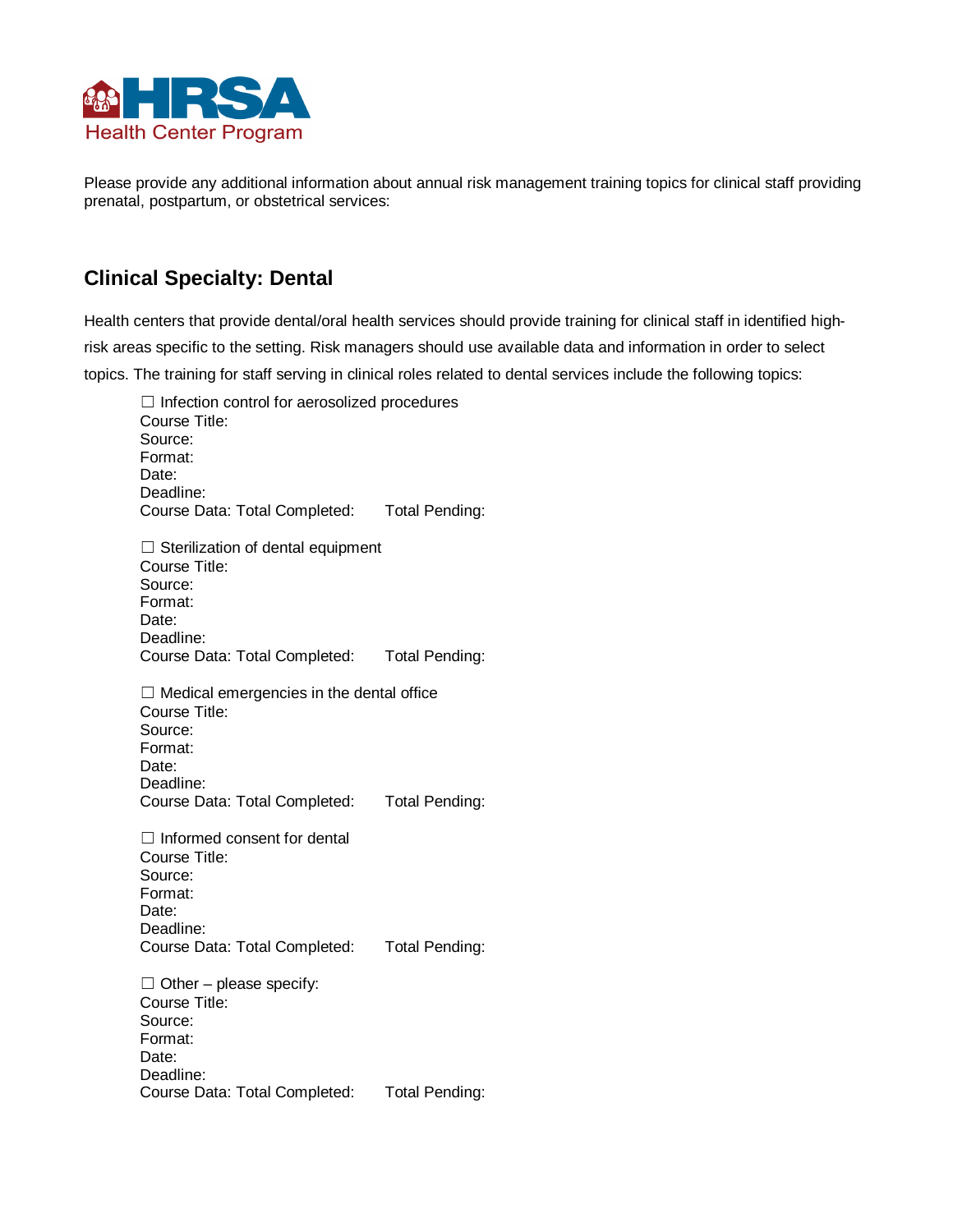

Please provide any additional information about annual risk management training topics for clinical staff providing dental services:

#### **Clinical Specialty: Behavioral Health**

Health centers that provide behavioral health services should provide training for clinical staff in identified highrisk areas specific to the setting. Risk managers should use available data and information in order to select topics. The training for staff serving in clinical roles related to behavioral health include the following topics:

| $\Box$ Screening and assessment<br>Course Title:<br>Source:<br>Format:<br>Date:<br>Deadline:<br>Course Data: Total Completed: Total Pending:                           |                |
|------------------------------------------------------------------------------------------------------------------------------------------------------------------------|----------------|
| $\Box$ Patient communication/coaching<br>Course Title:<br>Source:<br>Format:<br>Date:<br>Deadline:<br>Course Data: Total Completed: Total Pending:                     |                |
| □ Opioid risk management/medication-assisted treatment<br>Course Title:<br>Source:<br>Format:<br>Date:<br>Deadline:<br>Course Data: Total Completed: Total Pending:    |                |
| $\Box$ Substance use disorder assessment and/or treatment<br>Course Title:<br>Source:<br>Format:<br>Date:<br>Deadline:<br>Course Data: Total Completed: Total Pending: |                |
| $\Box$ Patient suicide assessment and/or treatment<br>Course Title:<br>Source:<br>Format:<br>Date:<br>Deadline:<br>Course Data: Total Completed:                       | Total Pending: |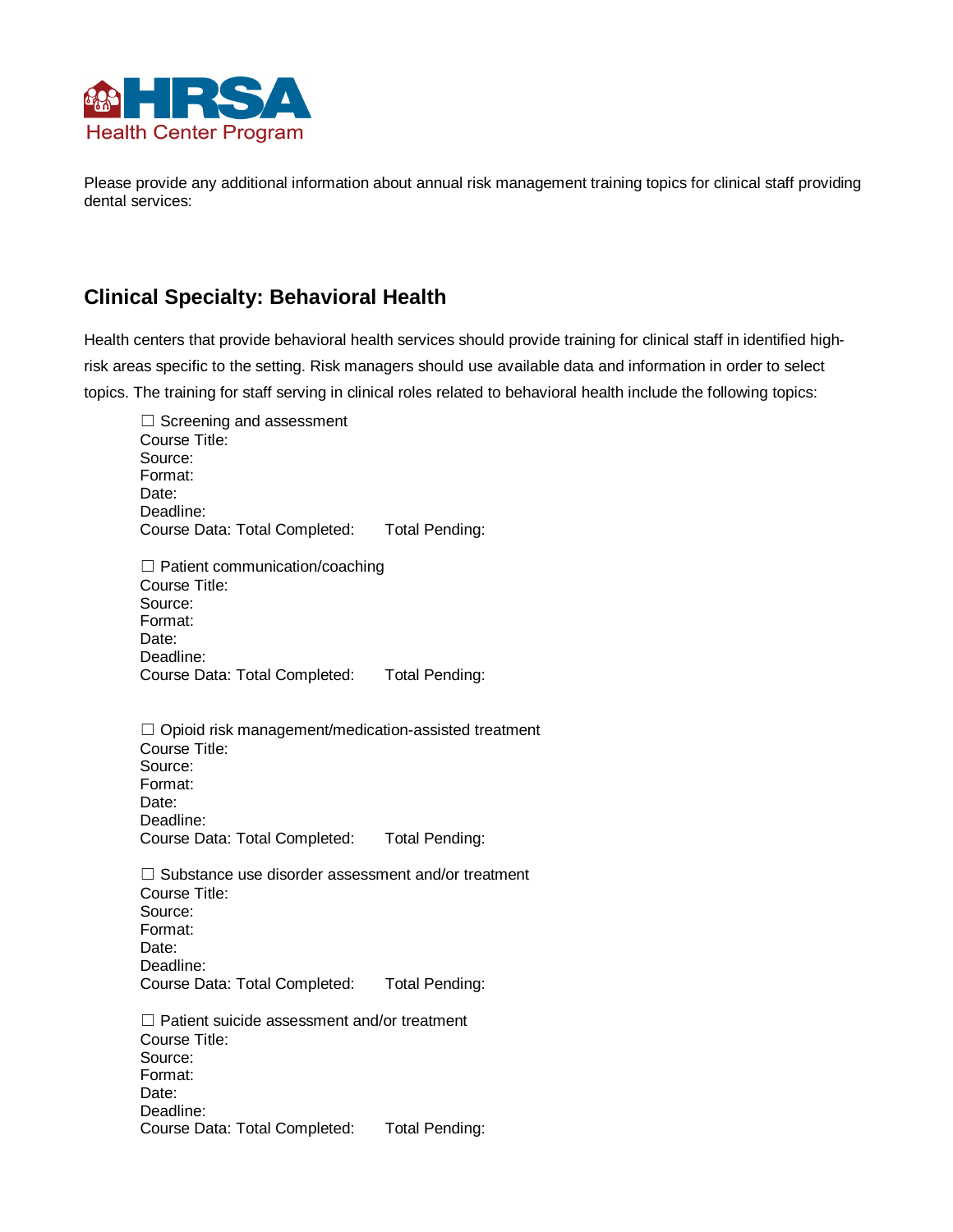

 $\Box$  Other – please specify: Course Title: Source: Format: Date: Deadline: Course Data: Total Completed: Total Pending:

Please provide any additional information about annual risk management training topics for clinical staff providing behavioral health services:

#### **Clinical Specialty: Other Clinical Specialties**

Health centers that provide other clinical specialty health services should provide training for clinical staff in identified high-risk areas specific to the setting. Risk managers should use available data and information in order to select topics. The training for staff serving in clinical roles related to other clinical specialties include the following specialties and topics:

 $\Box$  Clinical specialty (please specify): Course Title: Source: Format: Date: Deadline: Course Data: Total Completed: Total Pending:  $\Box$  Clinical specialty (please specify): Course Title: Source: Format: Date: Deadline: Course Data: Total Completed: Total Pending:  $\Box$  Clinical specialty (please specify): Course Title: Source: Format:

Date: Deadline: Course Data: Total Completed: Total Pending:

Please provide any additional information about annual risk management training topics for clinical staff providing other specialty health services: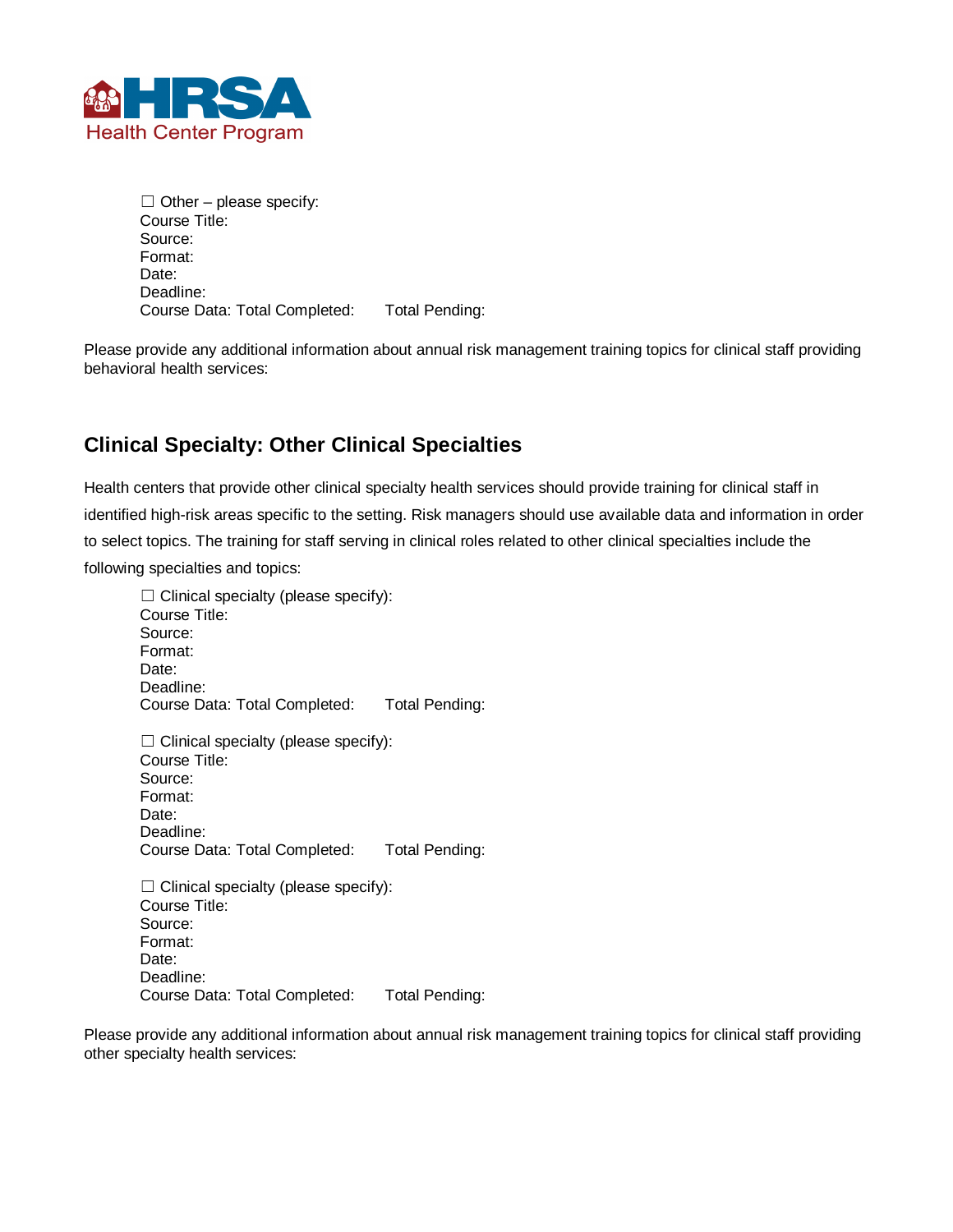

## **Managing and Monitoring Training**

Supervisors allocate time for staff to complete required trainings (recommended but not required by HRSA):

- Yes
- $\bigcap$  No
- When possible

If "no" or "when possible," please specify when staff complete trainings:

The health center uses the following format for training programs (select all that apply):

- □ Instructor-led training
- □ Train-the-trainer programs
- □ Online training (e-learning)
- ☐ Webinar training
- $\Box$  Other please specify:

The health center tracks staff completion of training using the following method:

 $\Box$  The health center uses a centralized Excel file or Microsoft Word file, such as the [Staff Training](https://www.ecri.org/components/HRSA/Pages/PSRMPol35.aspx) [Completion Tracking Tool,](https://www.ecri.org/components/HRSA/Pages/PSRMPol35.aspx) to record and track training.

 $\Box$  The health center uses an alternate method to record and track training.

Which alternate method to record and track training is used?

☐ The health center uses a web-based program to record and track training.

□ The health center has a learning management system where staff completion of trainings is either automatically or manually uploaded.

 $\Box$  Employees are responsible for tracking their own training and signing an attestation to verify completion.

 $\Box$  Other – please specify:

If the health center does not use the [Staff Training Completion Tracking Tool](https://www.ecri.org/components/HRSA/Pages/PSRMPol35.aspx) to record and track training, please attach the tool used to this document or as a separate file. Is the tracking tool for staff training attached?

**O** Yes

No. Please explain why it is not attached:

Please provide any additional information about processes for tracking staff completion of training: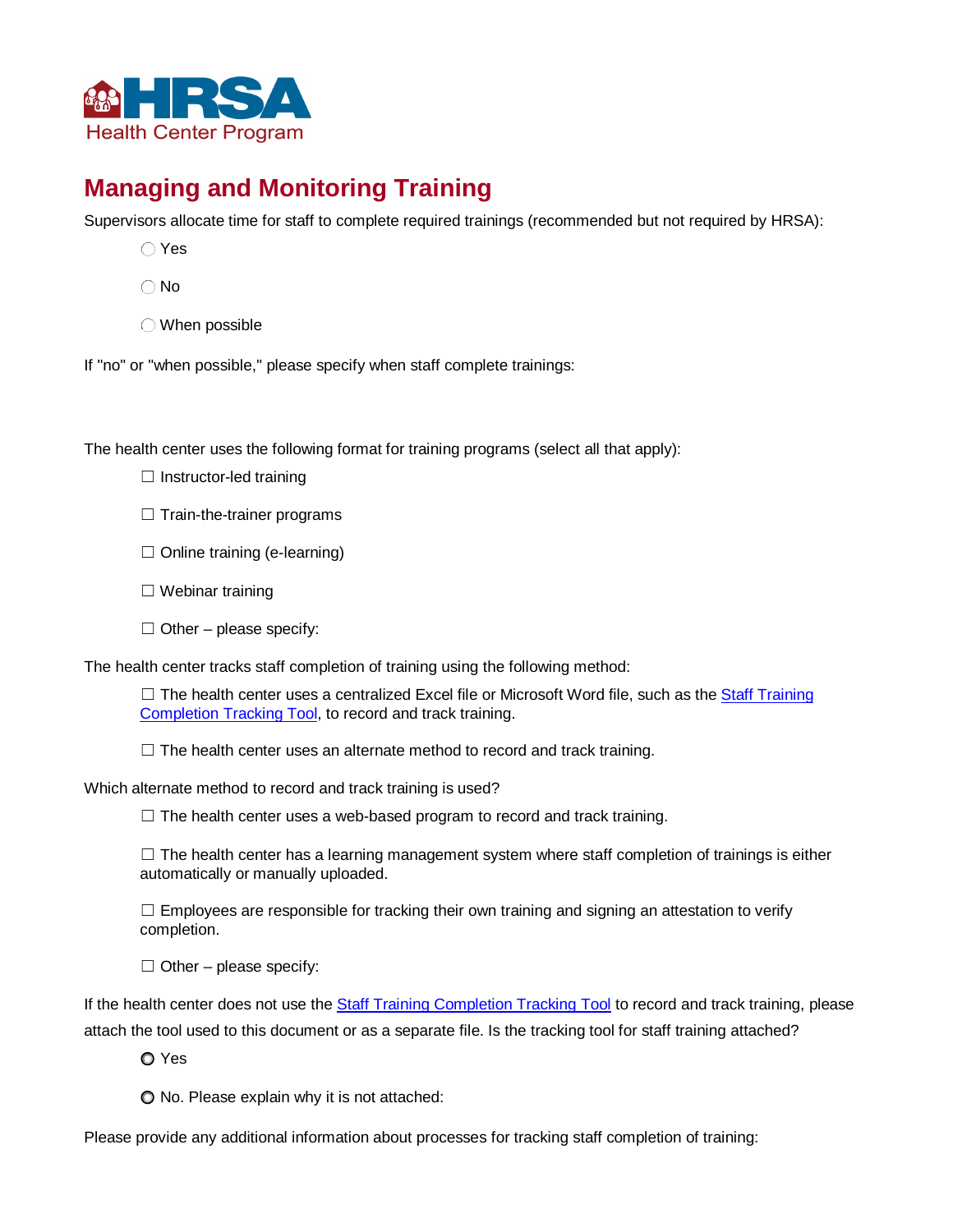

The health center has processes to address cases in which providers and/or staff do not complete training by required deadlines.

**O** Yes. Please specify process:

No. Please explain why such processes are not in place:

Please provide any additional information regarding addressing cases in which providers or staff do not complete training by required deadlines:

The health center sets metrics for staff training (for example, 100% completed trainings by December 31) and monitors progress toward meeting goals.

O Yes

O No

Please provide any additional information about metrics for staff training:

The health center includes the following information in reports to the board (select all that apply):

□ List of required trainings by area or department

- □ Metrics related to risk management training (e.g., percentage of courses completed)
- □ Challenges identified related to the risk management training plan
- □ Plans for changes to the risk management training plan, when applicable
- $\Box$  Other please specify

The health center reports staff training information to the board:

□ Monthly

□ Quarterly

□ Annually

 $\Box$  Other – please specify:

Please provide any additional information about reporting risk management training information to the board: